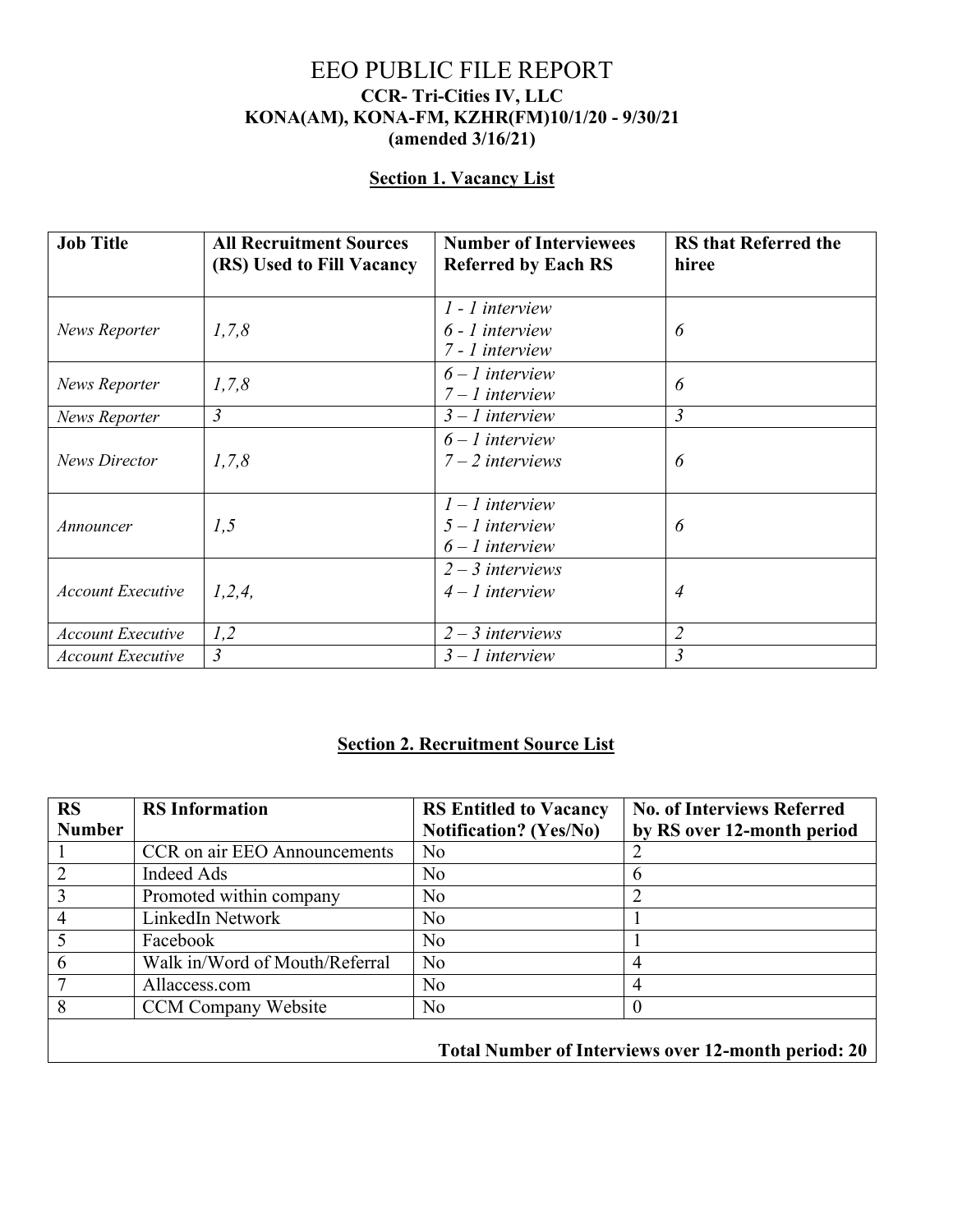## **Section 3. Recruitment Initiatives**

| <b>Type of Recruitment Initiative</b>                                                                                                                          | <b>Brief Description of Activity</b>                                                                                                                                                                                                                                                                                                                                                                                                                                                                                                                                                                                                                                                                           |
|----------------------------------------------------------------------------------------------------------------------------------------------------------------|----------------------------------------------------------------------------------------------------------------------------------------------------------------------------------------------------------------------------------------------------------------------------------------------------------------------------------------------------------------------------------------------------------------------------------------------------------------------------------------------------------------------------------------------------------------------------------------------------------------------------------------------------------------------------------------------------------------|
| Training program designed to enable station<br>personnel to acquire skills that could qualify<br>them for higher level positions.                              | CCM implemented an accounting/traffic system with broader<br>accessibility for the CCM staff. CCM offers web-based<br>training for staff desiring to elevate their knowledge in various<br>technical aspects of the business. In addition, CCM offers<br>sales training with RAB. Ideally, these new skill sets will<br>qualify staff for higher level positions. The program is<br>offered year-round. The Account Executives participated in<br>training held on October 5-9, 2020, January 19, 2021, and<br>May 18, 2021.                                                                                                                                                                                   |
| Training program designed to enable station<br>personnel to acquire skills that could qualify<br>them for higher level positions.                              | Career Enhancement Training: We offer employees the<br>opportunity to learn valuable skills used within CCM by other<br>departments to help those interested in progressing their future<br>in the company. The program is offered year-round. The<br>Operations Manager took advantage of the program on<br>October 14, 2020 and November 18, 2020; the News Reporter<br>took advantage of the training on June 9, 2021 and July 7,<br>2021; and a Program Director took advantage of the training<br>on August 11, 2021.                                                                                                                                                                                     |
| Training program designed to enable station<br>personnel to acquire skills that could qualify<br>them for higher level positions.                              | Weekly Program Director Grad Session: Designed by Group<br>Program Director to train new Program Directors on the<br>process of programming radio stations. This training is done<br>monthly and conducted by the Corporate Group Program<br>Director. The Station Program Directors participated in<br>training held on October 6, 2020, November 10, 2020,<br>January 5, 2021, February 9, 2021, April 6, 2021, May 4,<br>2021, June 8, 2021, July 6, 2021, August 10, 2021, and<br>September 7, 2021.                                                                                                                                                                                                       |
| Training program designed to enable station<br>personnel to acquire skills that could qualify<br>them for higher level positions.                              | We provide current employees the opportunity to apply for a<br>scholarship to attend classes to become certified in their<br>position, or further their career in other departments. We<br>had no applicants in report term.                                                                                                                                                                                                                                                                                                                                                                                                                                                                                   |
| Participation in event/program sponsored by an<br>educational institution relating to career<br>opportunities in broadcasting.                                 | CCM has developed a program in conjunction with the Tri<br>Tech Skill Center, in which CCM staff interact with the<br>Communications Program and talk about the skill sets required<br>for careers in radio communications. The Operations Manager<br>spoke with students on November 3, 2020, February 2, 2021,<br>April 6, 2021, and July 6, 2021.                                                                                                                                                                                                                                                                                                                                                           |
| Participation in other activities reasonably<br>calculated to further the goal of disseminating<br>information as to employment opportunities in<br>broadcast. | In conjunction with Cherry Creek Media corporate directive,<br>CCM Tri-Cities has proactively implemented a program for<br>cold calling clients, associates of the stations and community<br>leaders, to seek referrals for the open positions. The premise is<br>that local contacts have specific knowledge on viable<br>candidates, broadening our searches while narrowing our<br>targets to candidates with established skills. This program was<br>implemented as openings presented. The program outreach was<br>conducted in October, November, and December 2020 and<br>January, March, April, June, August, and September 2021. For<br>example, the Operations Manager reached out to the Tri Cities |